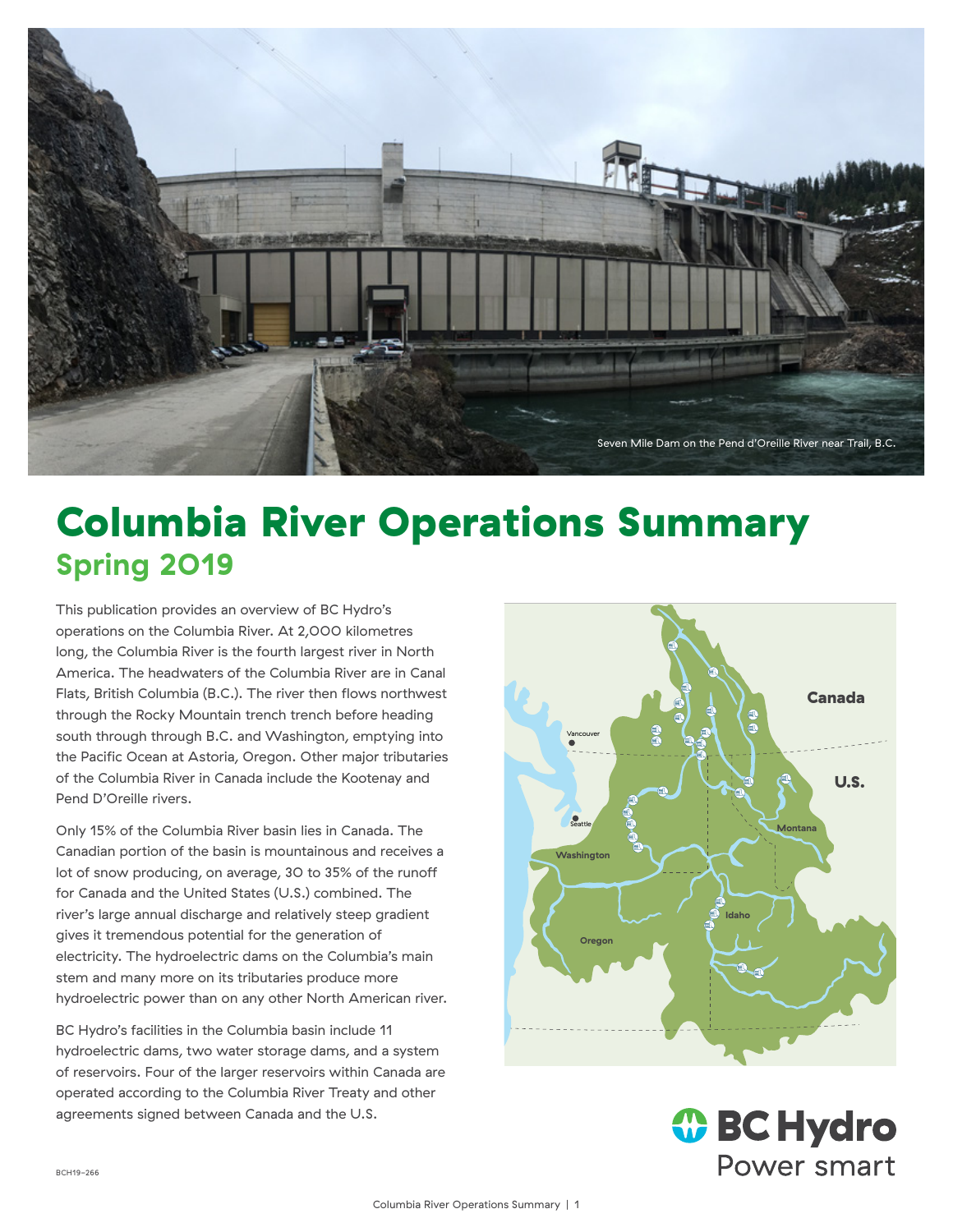## **BC Hydro's operating agreements**

#### **COLUMBIA RIVER TREATY**

The Columbia River Treaty between Canada and the U.S. was ratified in 1964. The Treaty resulted in the construction of three dams in B.C. (the Duncan, Hugh L. Keenleyside and Mica dams) for flood control and to increase hydroelectric generating potential in both countries. The Treaty also provided for the construction of Libby Dam in the U.S. and the resulting Koocanusa Reservoir, which crosses the Canada-U.S. border.

Water stored and then released by the Canadian reservoirs provides the U.S. with the potential to generate additional electricity, as well as to increase flood protection. Under the terms of the Treaty, Canada receives a one-half share of the extra power generation potential in the U.S. This is called the Canadian Entitlement to Downstream Benefits and is owned by the Province of British Columbia.

The Canadian Entitlement varies from year to year, but is currently about 4,161 gigawatt hours (GWh) per year of energy and 1,304 megawatts (MW) of capacity for the period between August 1, 2017 and July 31, 2018. Since September 16, 2014 both Canada and the U.S. have had the option to terminate the Treaty, provided that either country provides 10 years' notice of its intent to terminate.

After extensive consultation with basin residents, the Province decided in March 2014 to continue with the Columbia River Treaty and seek improvements within the existing Treaty framework. More information on the Treaty and its review process can be found at: **engage.gov.bc.ca/columbiarivertreaty**

### **Other agreements**

The Treaty Entities, BC Hydro, Bonneville Power Administration (BPA), and the U.S. Army Corps of Engineers, periodically negotiate and sign supplemental operating agreements when there is mutual benefit to modify the water releases specified by the Columbia River Treaty.

In September 2013, the Treaty Entities signed a short-term agreement to address some of Canada's concerns about the timing of water releases from the Libby Dam, known as the VarQ operating regime. This agreement was extended to be in effect until August 2019 and is supplemental to the Libby Coordination Agreement that was signed in 2000. Under the new agreement, the U.S. has committed to continued coordination with Canada to consider alternative reservoir operations to reduce flood risk in both countries, similar to the extensive collaboration that occurred during the 2012 and 2017 high water events. In addition, BC Hydro is

compensated for energy losses at its Kootenay Canal operations that result from the timing of water releases from the Libby Dam. The Entities have also agreed to continue working together to reach a long-term agreement.

In late 2018, the joint Canada-United States Treaty Operating Committee responsible for the implementation of the Flood Control Operating Plan signed the 2019 Non-Power Uses Agreement. This annual operating agreement modifies Arrow Lakes Reservoir releases between January and July 2019 to protect Canadian whitefish in exchange for flow benefits for endangered U.S. salmon.

#### **NON-TREATY STORAGE AGREEMENT (NTSA)**

The Kinbasket Reservoir, created by Mica Dam, is licensed by the Province for more water storage than is required to meet the terms of the Columbia River Treaty. This additional storage is called Non-Treaty Storage and the water can only be released across the Canada-U.S. border under agreement between BC Hydro and its U.S. partners. The current Non-Treaty Storage Agreement (NTSA) was signed by BC Hydro and BPA in 2012 and remains in effect until 2024.

The new NTSA gives BC Hydro more control over reservoir levels, provides more energy benefits to B.C. and gives BC Hydro more operating flexibility to balance competing non-power interests on the Columbia system. These interests include recreational activities, wildlife habitat, and fisheries. Since the agreement was signed, BC Hydro and BPA have made good use of NTSA flexibility to reduce the impacts of high and low water levels downstream of Arrow Lakes Reservoir and to improve power and non-power benefits for both countries.



Osprey feed on fish and are often seen along our Columbia reservoirs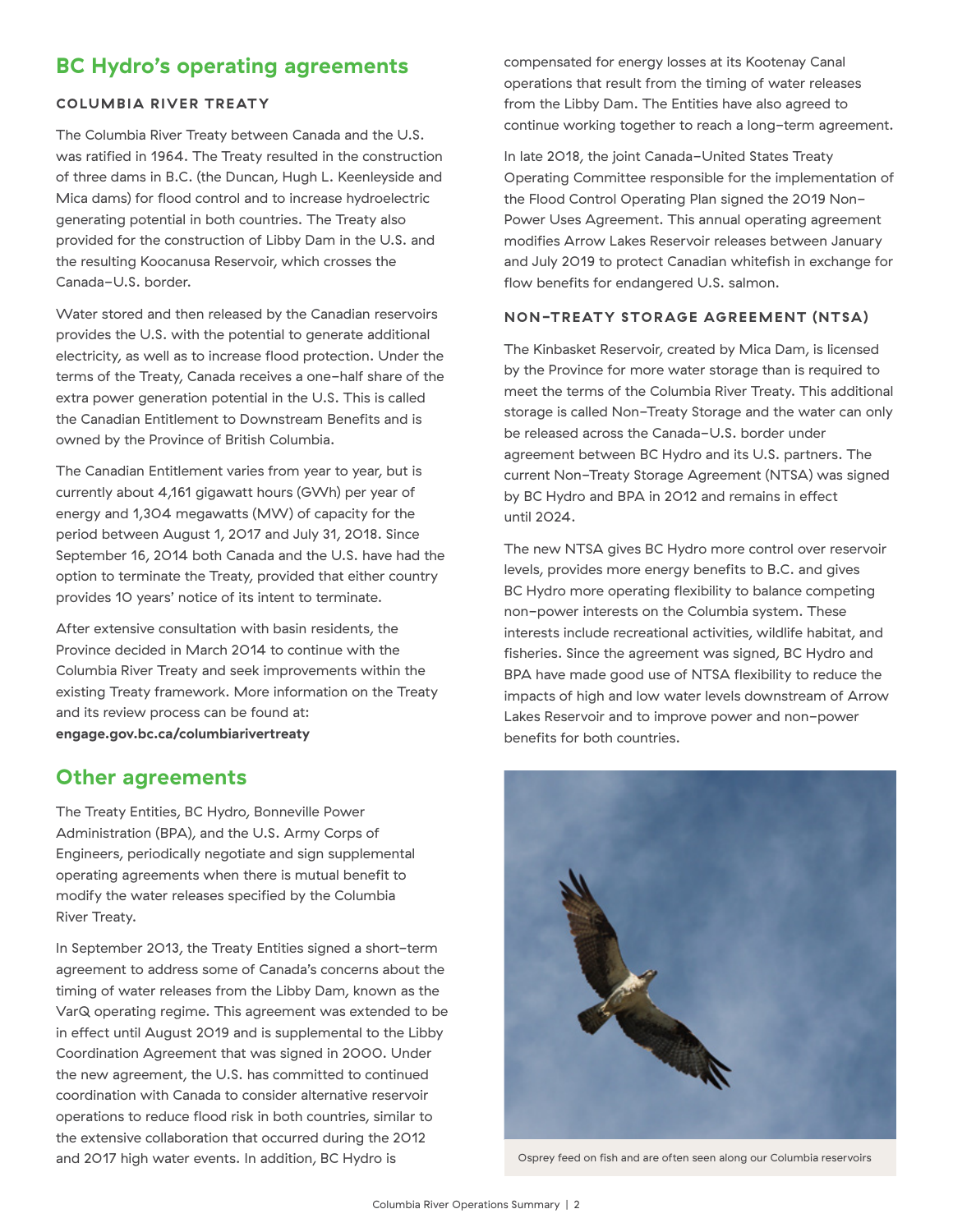## **BC Hydro Columbia operations**

Much of the region's summer and winter generating potential depends on precipitation and snowpack levels. Due to below normal precipitation since the fall of 2018, the runoff for the Columbia basin (Canada and U.S. combined) between April and September 2019 is currently forecast to be 95% of normal. The Canadian portion of the Columbia basin is generally drier than the U.S. portion and the forecast runoff is between 81 to 92% of normal. Many types of future variables affect the ability to predict with certainty a long term forecast including: weather, runoff volumes and patterns, system electricity demands, and Treaty discharge requirements.



#### Low water runoff means less water in our reservoirs

Lower than normal snowpack and dry weather means less water flowing through our streams and rivers and into our lakes and reservoirs. When the entire Columbia River basin is dry, water levels in our reservoirs become even lower because of the 'proportional draft' provision of the Columbia River Treaty. This provision requires Canada to release additional water over the United States border for power production during below average water conditions. The opposite happens during wet conditions where Canada is obligated to store additional water in our reservoirs for downstream flood control.

#### **KINBASKET RESERVOIR**

Kinbasket Reservoir regulates discharges for both the Mica and Revelstoke Generating Stations, as well as for generating stations further downstream.

Kinbasket Reservoir did not fully refill to its normal full pool level in 2018 due to a compressed freshet period and very dry summer conditions. It reached a peak water level of 752.2 metres (2,451.6 feet) on August 17, 2018. This level was 7.13 metres (23.4 feet) below normal full pool. The winter of 2018/19 started relatively mild but quickly became very cold and dry in February and early March. Electricity demand was very high during this period and the reservoir water level dropped significantly in February. The Kinbasket Reservoir reached its minimum level of 714.82 meters (2,345.2 feet) on April 14, 2019. This is about 4.5 metres lower than last year's minimum level on April 23, 2018 of 719.2 metres (2,359.7 feet).

The dry fall and winter resulted in very low snow accumulation. Snowpack for the Kinbasket basin is well below 2018 levels and inflows for March to September 2019 are currently forecast to be 92% of average. Although the reservoir is expected to start refilling in late April, the reservoir is not expected to fully refill this year. The maximum water level is forecast to be between 743.7 and 749.8 metres (2,440 to 2,460 feet) in September 2019.

Under the Water Sustainability Act and the Utilities Commission Act, the Comptroller of Water Rights is responsible for the regulation of BC Hydro's water licenses. The licensed operating range for Kinbasket Reservoir is between 706.96 metres (2,319.42 feet) and 754.4 metres (2,475 feet). Kinbasket Reservoir can be operated at up to two feet above its normal maximum water level, if approved by the Comptroller of Water Rights. Kinbasket Reservoir provides 7 million acre feet (MAF) of Treaty Storage and 5 MAF of Non-Treaty Storage, for a total storage of 12 MAF.



Fishing on Revelstoke Reservoir above Revelstoke Dam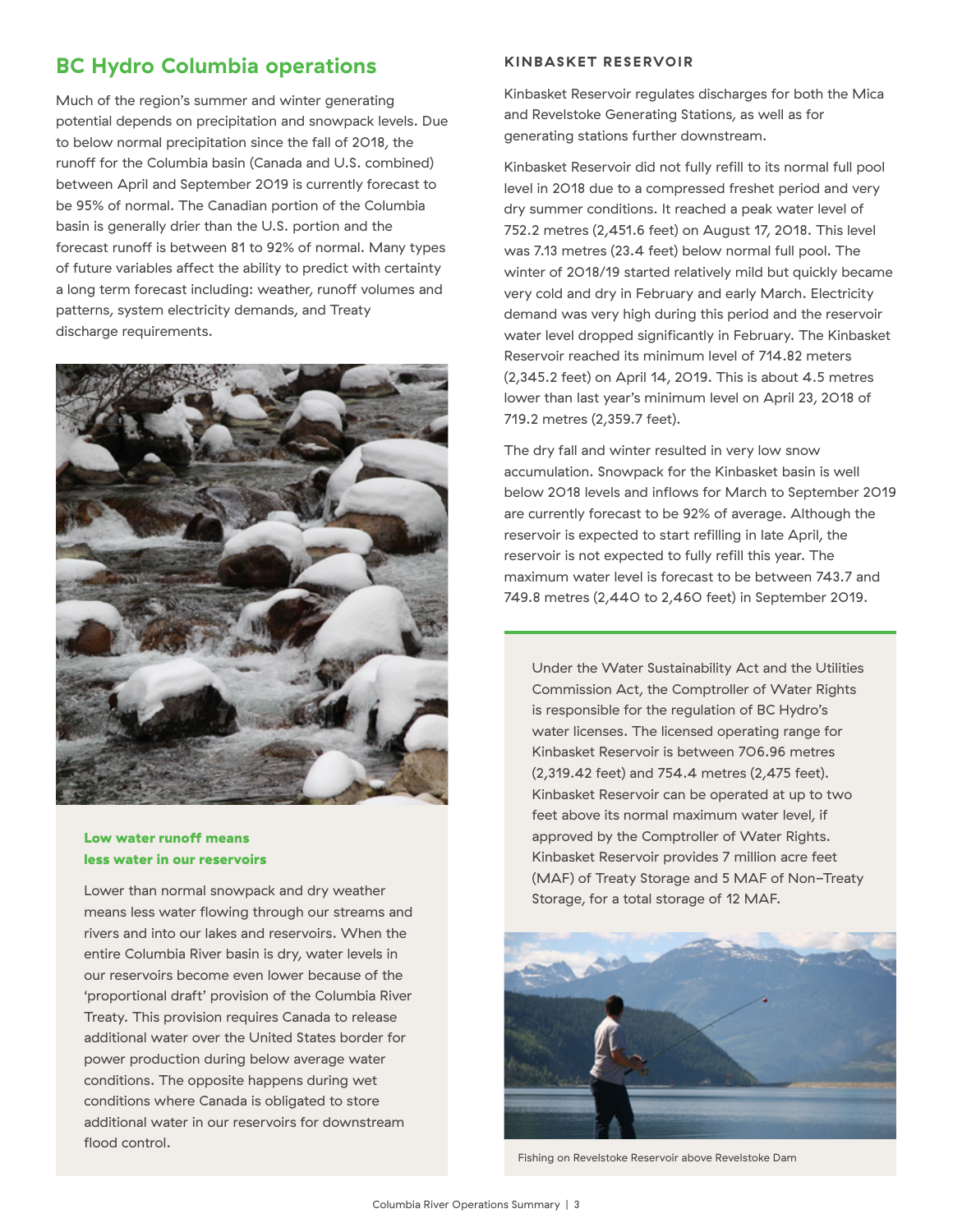

Revelstoke Generating Station

#### **REVELSTOKE RESERVOIR**

Revelstoke Reservoir was created by the Revelstoke Dam. Revelstoke Reservoir levels may fluctuate in response to weather patterns, inflow levels and generation requirements. During the spring freshet and winter peak electricity load periods, it is common to have daily fluctuations of the reservoir within 1.5 metres (5 feet) of full pool. The reservoir may be periodically lowered below its normal minimum level of 571.5 metres (1,875 feet) to meet increasing system needs for short term generating capacity or may fill to near full pool during periods of high reservoir inflows.

Reservoir is between 554.7 metres (1,820 feet) and 573 metres (1,880 feet). At most times, the reservoir is maintained at or above 571.5 metres (1,875 feet). The normal licensed operating range for Arrow



#### **ARROW LAKES RESERVOIR**

Arrow Lakes Reservoir was created by the Hugh L. Keenleyside Dam. The 2018 freshet was unusually brief with many river systems seeing higher-than-normal peak flows in May and then below normal flows for the balance of the operating year. For this reason, water releases from Arrow Lakes Reservoir were relatively high during the summer and fall to meet the proportional draft provisions of the Columbia River Treaty. However, summer water levels through Labour Day remained within preferred recreational levels because Arrow Lakes Reservoir had refilled close to its normal full pool level in early summer, reaching 439.58 metres (1,442.7 feet), on July 13, 2018. As inflows improved in October and November 2018, the system came off proportional draft and Arrow Lakes Reservoir followed a typical draft across the winter to reach a minimum level of 429.25 metres (1,408.3 feet) on February 2, 2019. This was similar to last year's minimum level reached on March 28, 2018 of 429.16 metres (1,408 feet).

The snowpack in the Arrow Lakes Reservoir basin is lower than Kinbasket and well below 2018 levels. The inflows into Arrow Lakes Reservoir for the period from February to September 2019 are forecast to be 85% of average. Based on this forecast, the reservoir is expected to refill to its maximum permissible level for Treaty flood risk management of 432.8 metres (1,420 feet) by the end of April 2019. However the low inflow forecast along with the potential early release of U.S. fish flows this spring will reduce reservoir refill this year. Arrow Lakes Reservoir is forecast to reach a maximum level between 435.9 and The licensed operating range for Revelstoke<br>438.9 metres (1,430 and 1,440 feet) in early July 2019.

> Lakes Reservoir is between 419.9 metres (1,377.9 feet) and 440.1 metres (1,444 feet). The reservoir can be operated up to two feet above its normal maximum level (to 440.7 metres or 1,446 feet), if approved by the Comptroller of Water Rights. Arrow Lakes Reservoir provides 7.1 MAF of Treaty Storage.



Early spring on Arrow Lakes Reservoir near Revelstoke Arrow Lakes Reservoir from Shelter Bay–Galena Bay ferry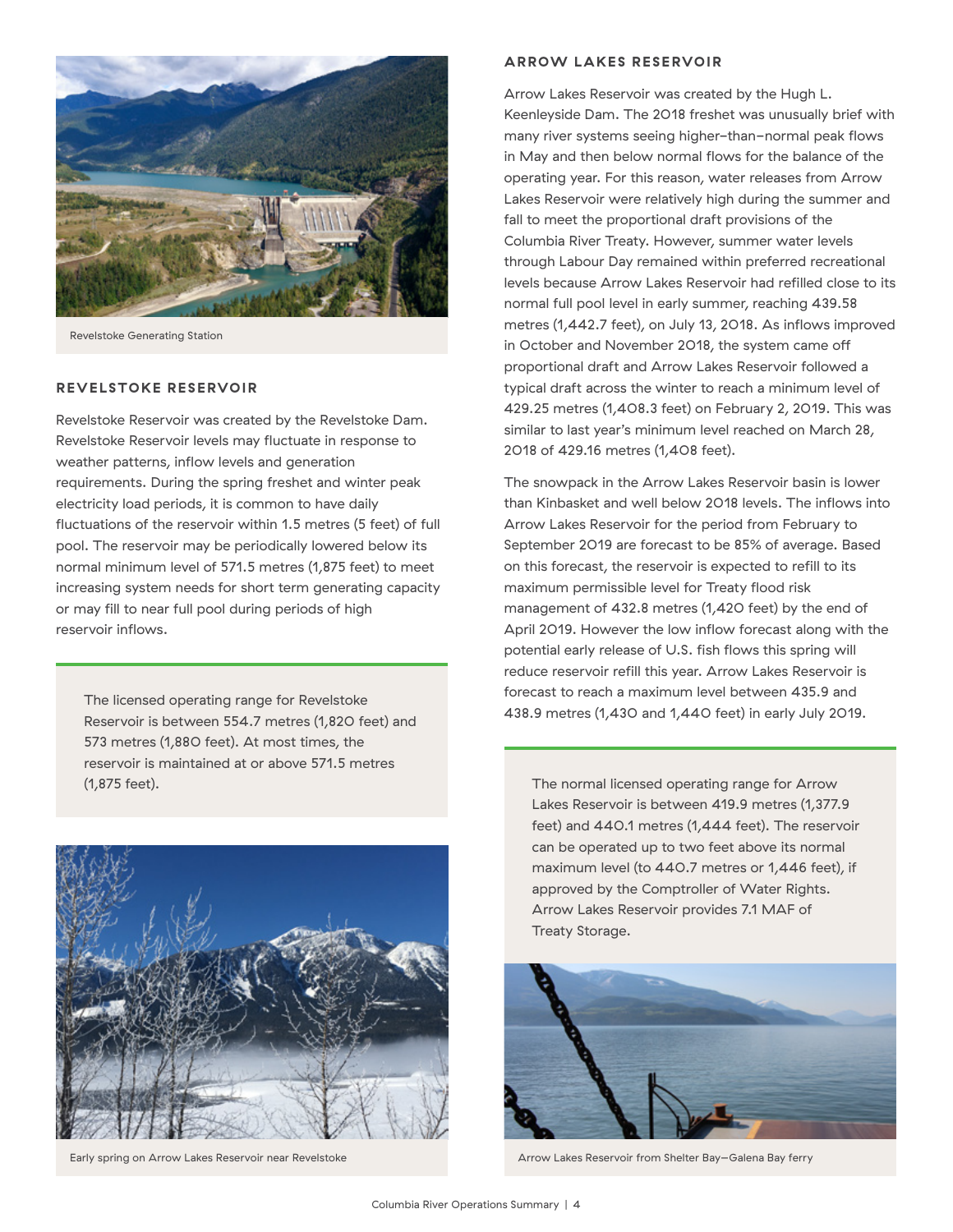#### **DUNCAN RESERVOIR**

Duncan Dam's operations help meet Treaty flood control requirements, minimize flood risk on Kootenay Lake and provide minimum fish flows year round, as required by the Water Use Plan. In 2018, the Duncan Reservoir refilled very close to its normal full pool level, reaching a maximum level of 576.6 metres (1,891.7 feet) on August 1, 2018. This water level was 0.1 metres (0.3 feet) below full pool. The reservoir then drafted to about 575.46 metres (1,888 feet) on August 31, 2018 and stayed at this level until Labour Day.

From September through late December 2018, Duncan Reservoir was operated to provide the flows necessary for kokanee and whitefish spawning downstream of the dam. Discharges were later increased to facilitate drafting the reservoir for Treaty flood control requirements during the winter period.

For flood risk management downstream of the Duncan Dam at Meadow Creek and on Kootenay Lake, Duncan Reservoir is normally drafted to its licenced minimum level of 546.9 metres (1,794.2 feet) each year by April or before the start of the freshet.

Snowpack in the Kootenay region is also below average. The inflows into Duncan Reservoir for the period from February to September 2019 are forecast to be 88% of average. Based on the current inflow forecast, Duncan Reservoir is expected to refill close to full pool levels by August 2019.

The normal operating range for Duncan Reservoir is between 546.9 metres (1,794.2 feet) and 576.7 metres (1,892 feet). The reservoir can be operated up to 1.2 feet above its normal maximum level of 577 metres (1,893.2 feet), if approved by the Comptroller of Water Rights. Duncan Reservoir provides 1.4 MAF of Treaty Storage.

#### **COLUMBIA RIVER FLOWS**

Columbia River flows downstream of the Kootenay River confluence at Castlegar are the result of flow regulation at Hugh L. Keenleyside and other dams on the main stem Columbia, as well as dams on the Kootenay River system. Actual discharges depend on many factors including upstream runoff, storage operations and Treaty discharge requirements.

In 2018, there were no flood concerns on the Columbia River downstream of Hugh L. Keenleyside Dam. Columbia River flows are measured at the Birchbank flow measuring station downstream of the Kootenay River confluence between Castlegar and Trail. River flows peaked at about 4,332 cubic metres per second (m3 /s) or 153,000 cubic feet per second (cfs) on May 27, 2018. This flow was well below the peak regulated flow experienced in 2012 of 6,090  $\mathrm{m}^3\mathrm{/s}$ (215,000 cfs), and the peak pre-dam flow of 10,590  $\mathrm{m}^3\mathrm{/s}$ (374,000 cfs) in 1961.

The 2019 inflows into the reservoirs and peak Birchbank Columbia River flows are forecast to be lower than 2018 although actual flows will depend on the timing and volume ("shape") of runoff. BC Hydro's water licence has no minimum discharge requirements for the Columbia River downstream of Hugh L. Keenleyside Dam, but under the Treaty there is an obligation to reduce to a minimum weekly average flow of 5,000 cfs under certain water conditions.



Paddling the Columbia River

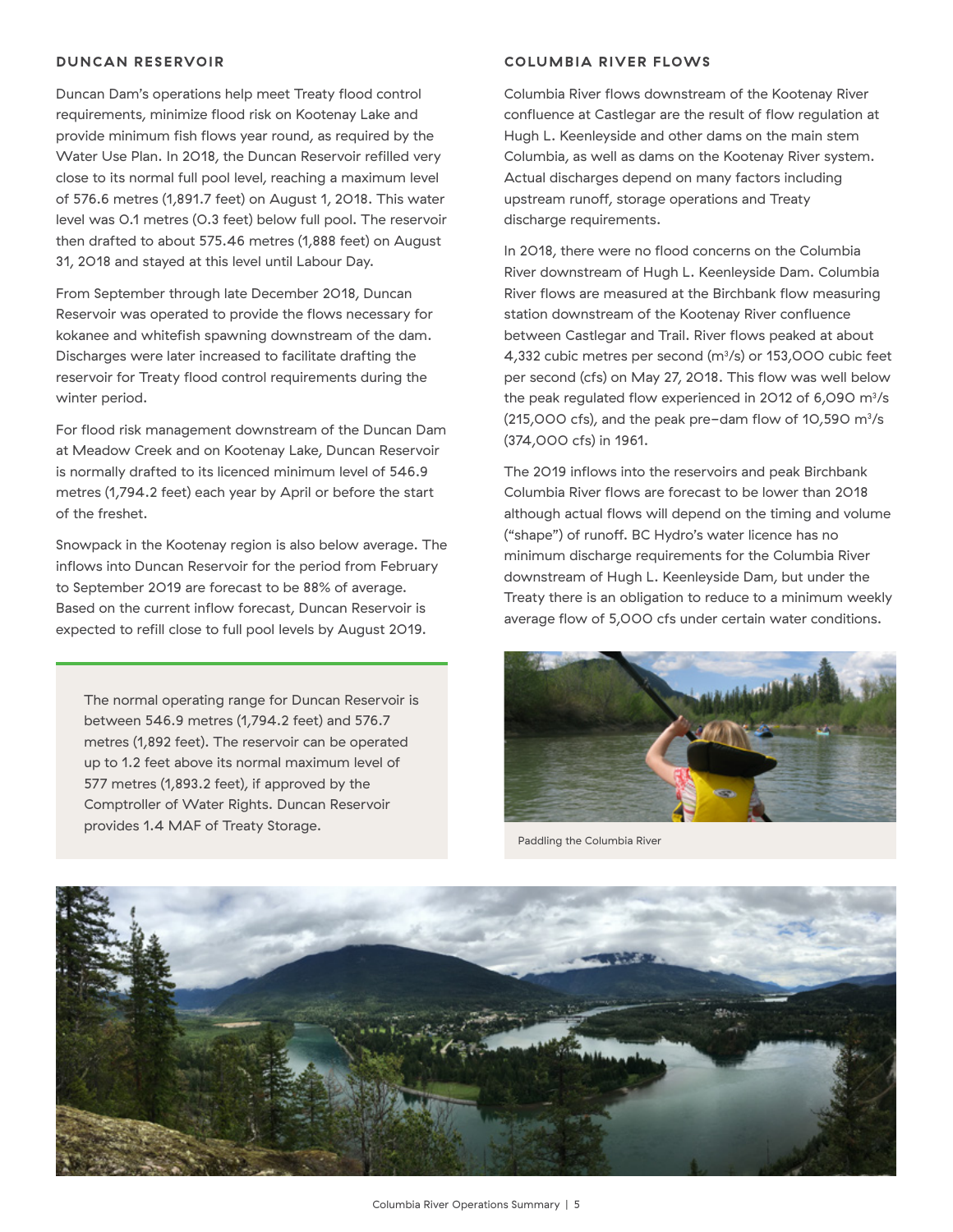

Bullrushes

#### **KOOCANUSA (LIBBY) RESERVOIR**

The Koocanusa Reservoir on the Kootenay River is controlled by Libby Dam in Libby, Montana and operated by the U.S. Army Corps of Engineers. The reservoir backs into Canada and provides approximately 5 MAF of storage.

On July 23, 2018 Koocanusa Reservoir reached a maximum level of 746.17 metres (2,448.06 feet), which is 3.33 metres (10.9 feet) below its full pool of 749.5 metres (2,459 feet). Koocanusa Reservoir continues to be operated under VarQ procedures for U.S. fisheries' interests and flood control.

The latest Libby Operating Plan provides for release of:

- flows as needed during March and April to not exceed month-end Flood Risk Management targets;
- $O$  at least the minimum flows in May and June necessary to meet the flow rates and sturgeon volume objectives in the U.S. Fish & Wildlife Service Biological Opinion (BiOp) for sturgeon spawning and recruitment;
- minimum bull trout flows as outlined in the BiOp; and
- augmented downstream flows for salmon after the sturgeon flow operation is completed.

Koocanusa Reservoir is typically drafted during the winter for Treaty flood risk management, however draft amounts this year were low due to the very low inflow forecast. The reservoir reached a minimum level of 733.26 metres (2,405.7 feet) on March 24, 2019, about 15.2 metres (50 feet) above last year's minimum level. The inflows into Koocanusa Reservoir from April to August 2019 are currently forecast to be 74% of average. The provision of sturgeon flows may not be required this spring due to the low inflows and will depend on the May inflow forecast.

Information regarding the operation of Libby Dam and Koocanusa Reservoir water levels is available from the U.S. Army Corps of Engineers at **nws.usace.army.mil** or by calling 406 293 3421.

The normal operating range for Koocanusa Reservoir is between 697.1 metres (2,287 feet) and 749.5 metres (2,459 feet). During periods of high downstream flood risk, the Treaty Entities may coordinate additional storage in Koocanusa Reservoir.

#### **KOOTENAY LAKE**

For information regarding Kootenay Lake, please contact FortisBC.

Website: **fortisBC.com**

Phone: 1 866 436 7847



Koocanusa Reservoir